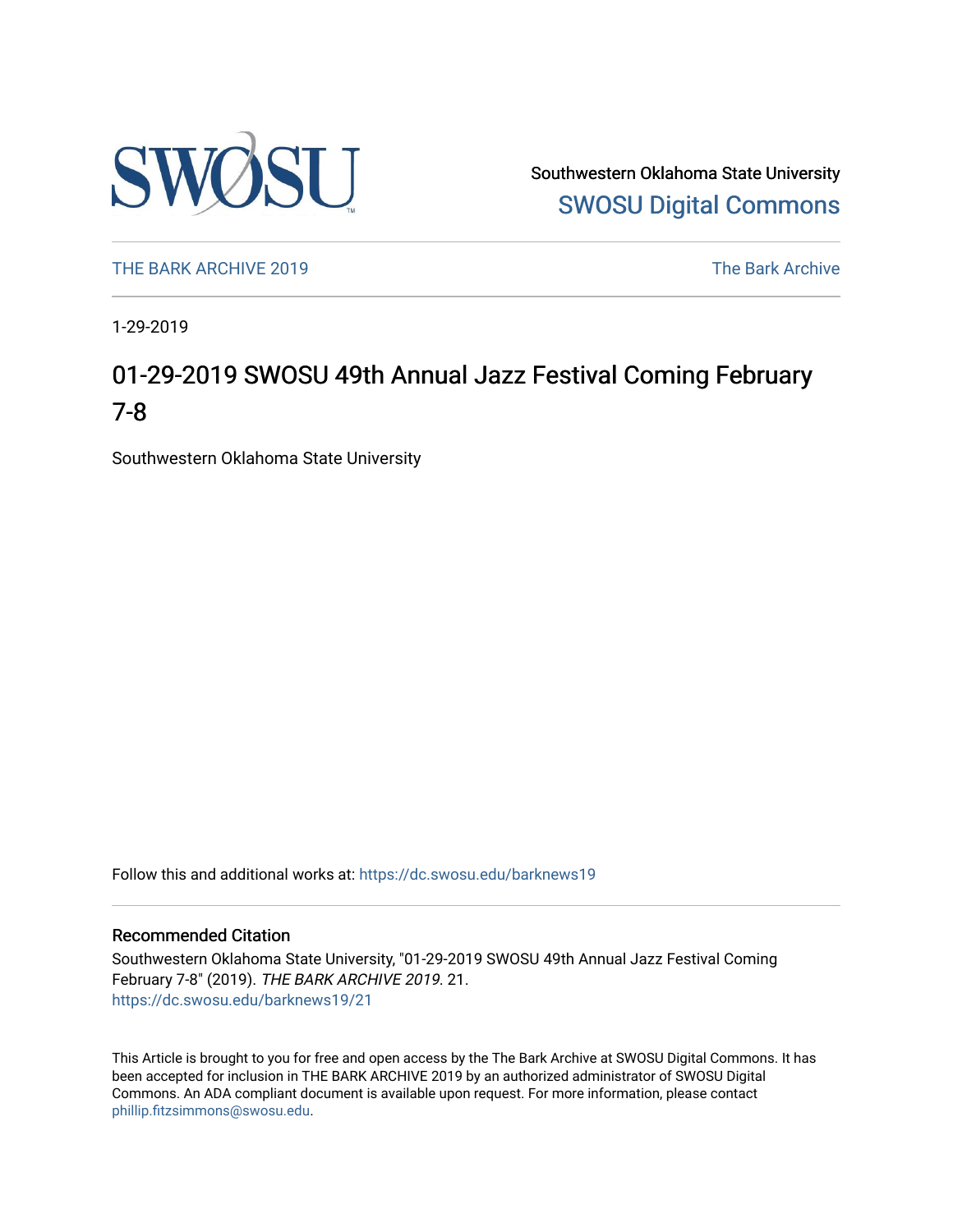

17 February, 2020

# **SWOSU 49th Annual Jazz Festival Coming February 7-8**

Trumpeter Sean Jones and the Josh Hanlon Trio will be featured at the 49<sup>th</sup> annual SWOSU Jazz Festival on February 7-8 in Weatherford.

The artists will be featured in a Thursday evening 7 p.m. concert in the Berrong Music Hall and then will highlight a full day of activities on Friday with 1 and 8 p.m. concerts in the Fine Arts Center. The SWOSU Jazz Ensemble A will be in performance with the artists.

SWOSU will also host its annual Big Band Competition starting on Friday at 8 a.m. Schools from across the state will perform and be judged by an expert adjudicator panel. Schools include:

- Sayre High School
- Verdigris High School
- Clinton High School
- Kerr Middle School
- Cordell High School
- Del Crest Middle School
- Verdigris High School
- Duncan High School
- Del City High Combo
- Del City High 2 o'clock
- Enid High School
- Del City High 1 o'clock
- Midwest City High School
- Lone Grove High School
- Edmond Santa Fe
- US Grant High School
- Yukon High School

For ticket information, visit www.swosujazz.com or call the SWOSU Music Department at 580.774.3708.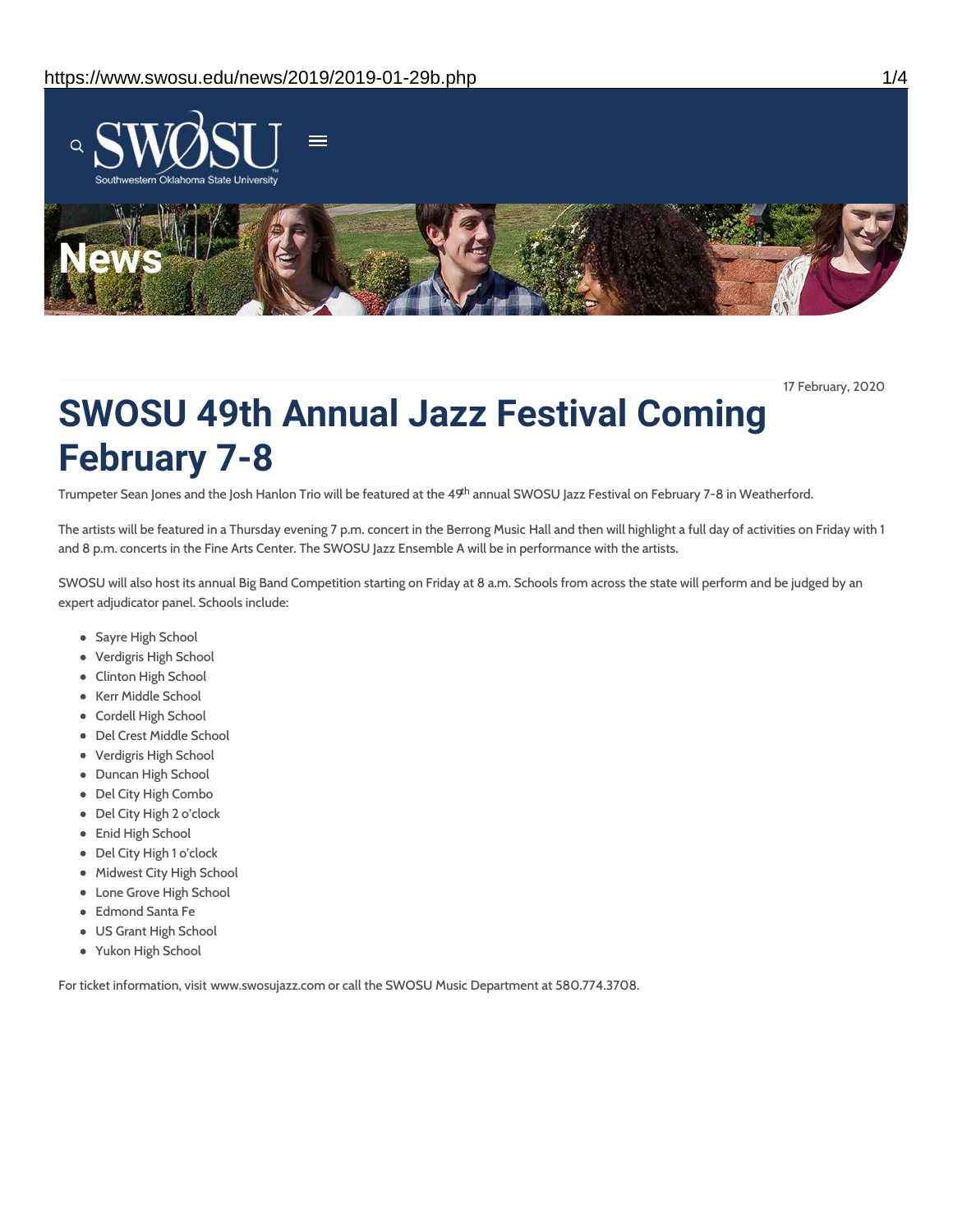| Academics                | D |
|--------------------------|---|
| Administration           | D |
| Alumni and Foundation    | D |
| Community                | D |
| Events                   | D |
| <b>Faculty and Staff</b> | D |
| Miscellaneous            | D |
| Sayre                    | D |
| <b>Students</b>          | D |

## **Archive Links**  $2018$  $2019$ [2020](https://www.swosu.edu/news/2020/index.php)  $\bullet$ [Archive](https://dc.swosu.edu/bark/) **Archive Archive Archive Archive Archive** Archive Archive Archive Archive Archive Archive Archive Archive



### Weatherford Campus

100 Campus Drive Weatherford, OK 73096

### Sayre Campus

409 E Mississippi Ave Sayre, OK 73662

Connect to Us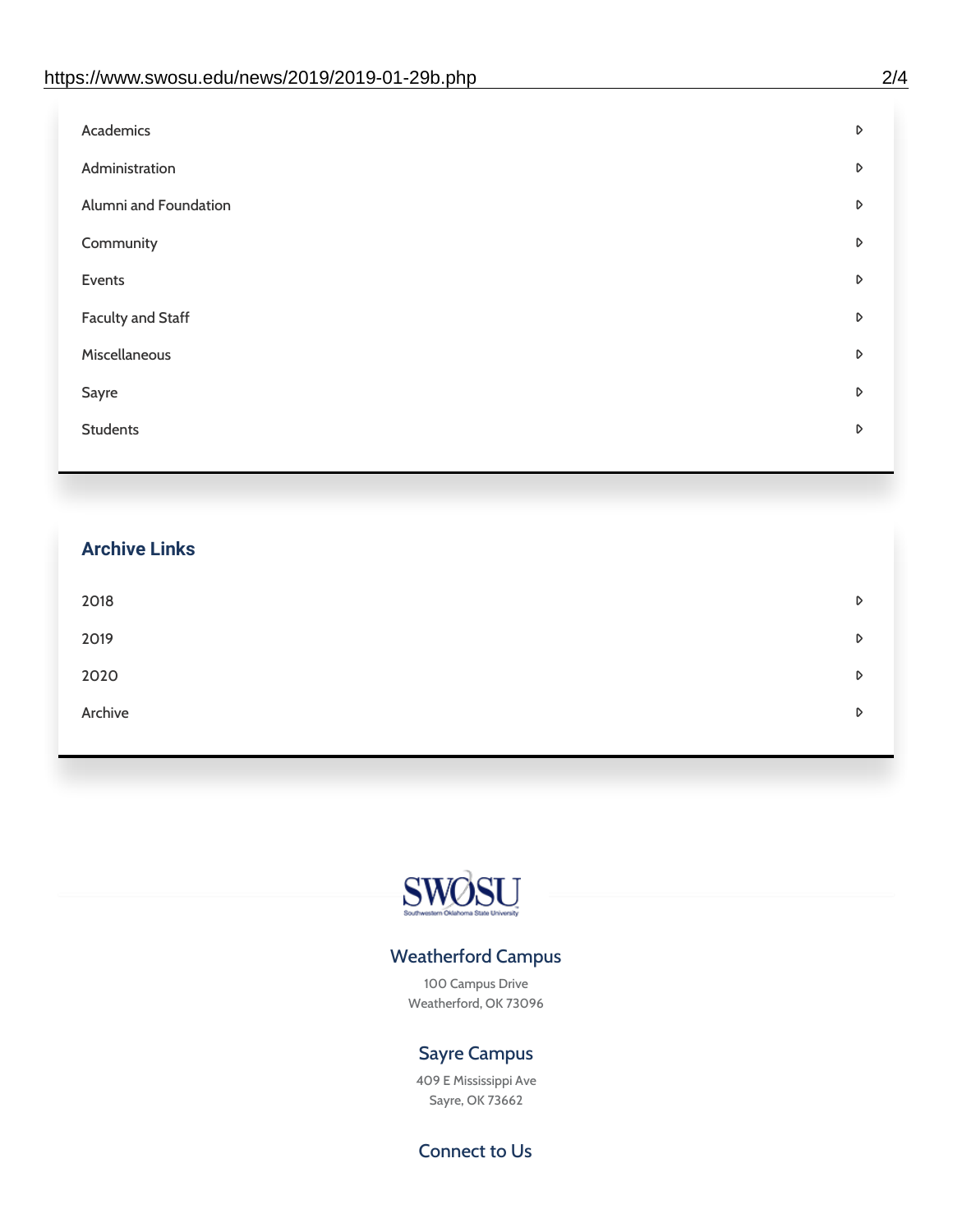千岁回调

Contact [Information](https://www.swosu.edu/about/contact.php) [University/Facility](https://www.swosu.edu/about/operating-hours.php) Hours [Campus](https://map.concept3d.com/?id=768#!ct/10964,10214,10213,10212,10205,10204,10203,10202,10136,10129,10128,0,31226,10130,10201,10641,0) Map

Give to [SWOSU](https://standingfirmly.com/donate)

Shop [SWOSU](https://shopswosu.merchorders.com/)



**[Directory](https://www.swosu.edu/directory/index.php)** 

[Calendar](https://eventpublisher.dudesolutions.com/swosu/)

[Apply](https://www.swosu.edu/admissions/apply-to-swosu.php)

[GoSWOSU](https://qlsso.quicklaunchsso.com/home/1267)

[Jobs@SWOSU](https://swosu.csod.com/ux/ats/careersite/1/home?c=swosu)



Current [Students](https://bulldog.swosu.edu/index.php)

[Faculty](https://bulldog.swosu.edu/faculty-staff/index.php) and Staff

**Enrollment Management** [580.774.3782](tel:5807743782)

> **PR/Marketing** [580.774.3063](tel:5807743063)

**Campus Police** [580.774.3111](tel:5807743111)